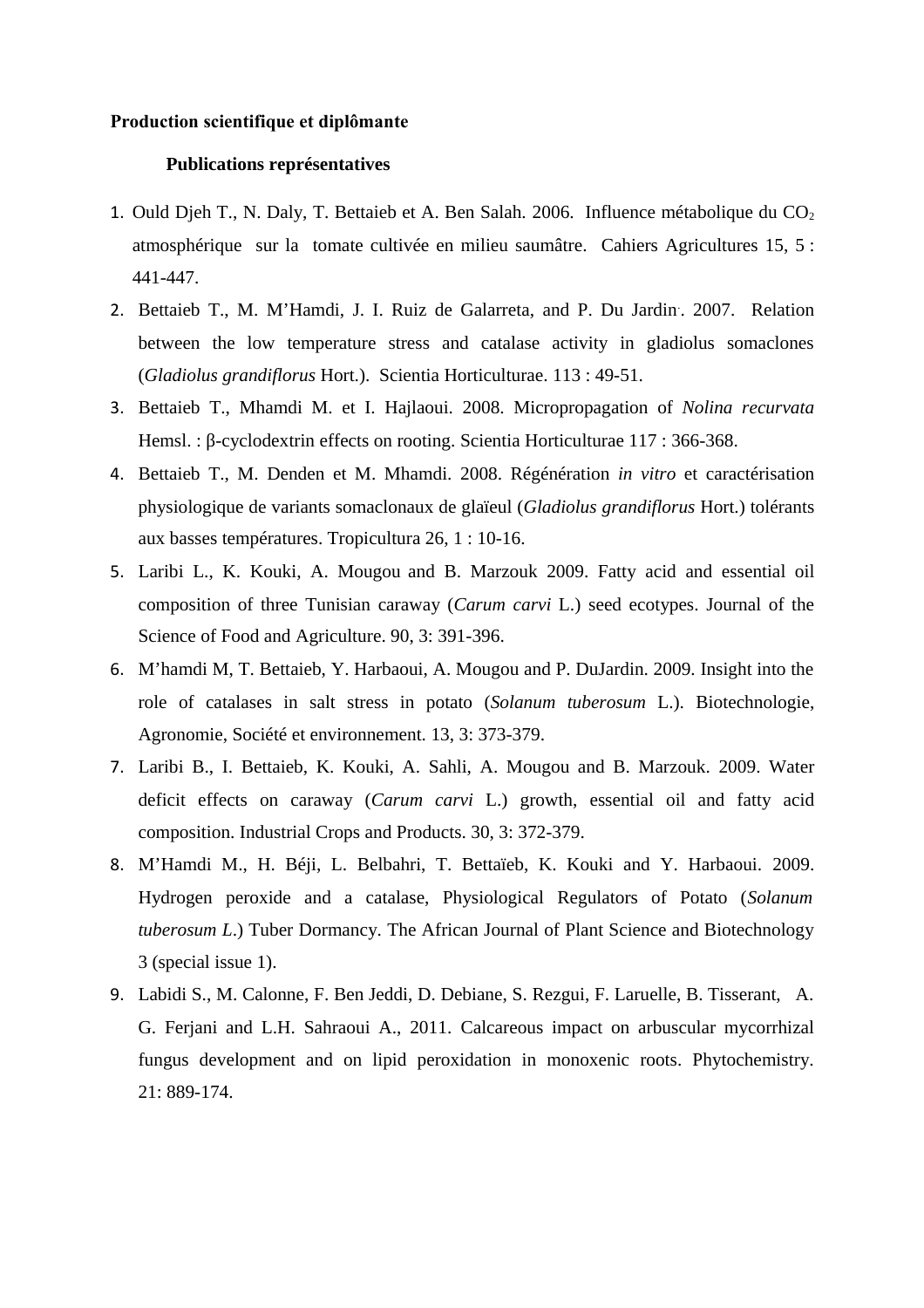- 10. Labidi S., F. Ben Jeddi, B. Tisserant, D. Debiane, S. Rezgui, A.G. Ferjani, and L.H. Sahraoui A.. 2011. Role of arbuscular mycorrhizal symbiosis in root mineral uptake under CaCO3 stress. Mycorrhiza. 21: 886.
- 11. Dhane Fitouri S., D. Trabelsi, S. Saïdi, K. Zribi, F. Ben Jeddi et M'hamdi R. 2011. Diversity of rhizobia nodulating sulla (*Hedysarum coronarium* L.) and selection of inoculant strains for semiarid Tunisia. Annals of microbiology. DOI 10.1007/s 13213- 011-0229-2.
- 12. Laribi B., K. Kouki, A. Sahli, A. Mougou and B. Marzouk. 2011. Essential oil and fatty acid composition of a Tunisian caraway (*Carum carvi* L.) seed ecotype cultivated under water deficit. Advances in Environmental Biology. 5, 2 : 257-264
- 13. Laribi B., B. Zoghlami, M. Lamine, K. Kouki, A. Ghorbel and A. Mougou. 2011. RAPD based-assessment of genetic diversity among annual caraway (*Carum carvi* L.). EurAsian Journal of Biosciences. 5: 37-47
- 14. Laribi B, N. Rouatbi, K. Kouki, T. Bettaieb. 2012. *In vitro* propagation of *Stevia rebaudiana* Bert. - A non caloric sweetener and antidiabetic medicinal plant. Int. J. Med. Arom. Plants. 2, 2 : 333-339.
- 15. Khoufi S., K. Khamassi, J.A. Teixeira Da Silva, N. Aoun, S. Rezgui, et F. Ben jeddi. 2012. Seed quality related traits influence germination oh Helianthus annuus L. grown under three levels of water supply. Journal of Crop Improvement. 26: 842-853.
- 16. Dhane Fitouri S., D. Trabelsi, S. Saïdi, K. Zribi, F. Ben Jeddi et M'hamdi R. 2012. Diversity of rhizobia nodulating sulla (*Hedysarum coronarium* L.) and selection of inoculant strains for semi arid Tunisia. Annals of Microbiology. 62 : 77-84.
- 17. Fitouri Dhane S., F. Ben Jeddi, K. Zribi, S. Rezgui et R. M'hamdi. 2012. Etude de l'inoculation par une souche osmotolérante de *Rhizobium sullae* sur la croissance et la production en protéine du sulla (*Sulla coronarium* L.) sous déficit hydrique. Journal of Applied Biosciences. 51 : 3642-3651.
- 18. Laribi B., K. Kouki, T. Bettaieb, A. Mougou and B. Marzouk. 2012. Comparative GC analysis of seed essential oils from Tunisian and German caraway (*Carum carvi* L.) ecotypes. Pharmacognosy Communications. 2, 4:52-57.
- 19. Laribi B., K. Kouki, T. Bettaieb, A.. Mougou and B. Marzouk .2012. Comparative analysis of growth, seed yield and essential oil composition of two Tunisian caraway (*Carum carvi* L.) ecotypes. Medicinal and Aromatic Plant Science and Biotechnology. 7, 1: 33-39.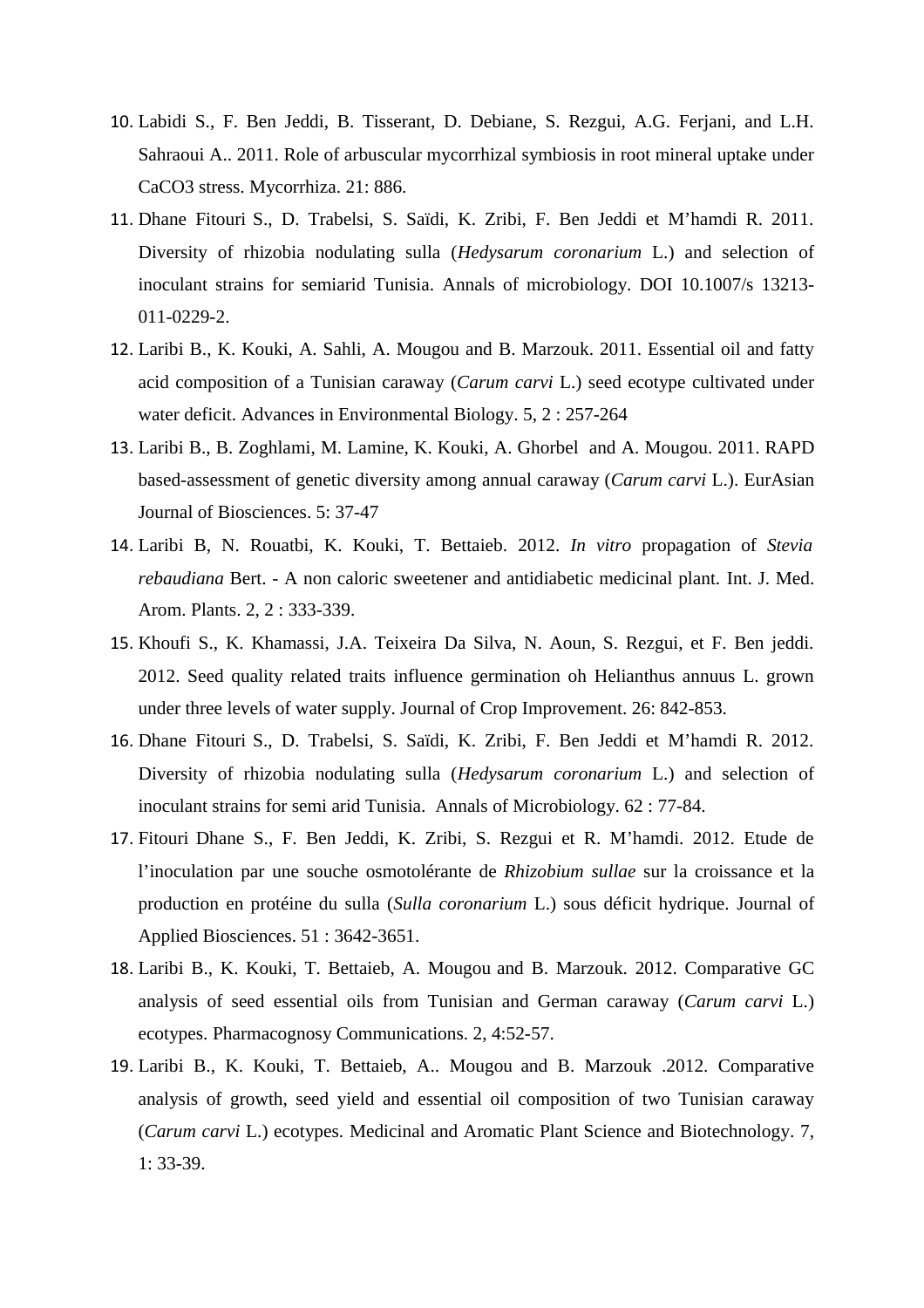- 20. Laribi B., K. Kouki, T. Bettaieb, A. Mougou and B. Marzouk. 2013. Essential oils and fatty acids composition of Tunisian, German and Egyptian caraway (*Carum carvi* L.) seed ecotypes: a comparative study. Industrial Crops and Products. 41: 312-318.
- 21. Arbaoui S., A. Evlard, M.E.W Mhamdi, B. Campanella, R. Paul et T. Bettaieb. 2013. Potential of kenaf (*Hibiscus cannabinus* L.) and corn (*Zea mays* L.) for phytoremediation of dredging sludge contaminated by trace metals. Biodegradation.

## **Communications scientifiques représentatives**

- 1. M'hamdi M., M. Bajji, J. Rojas-Beltran and P. Dujardin. 2005. Control of the dormancy potato tuber by genetic modification of catalase activity. Triennial conference of the European Association for Potato Research. July 17-22, 2005.
- 2. M'Hamdi M, T. Bettaieb, Y. Harbaoui et T. Tissaoui.2006. Activité catalase chez des clones de glaïeul (*Gladiolus grandiflorus* Hort.) soumis à la contrainte basse température. 13èmes journées scientifiques sur les acquis de la recherche agronomique. IRESA. 14-15 décembre 2006. Hammamet. Tunisie.
- 3. M'Hamdi M, T. Bettaieb, S. Baccouri et Y. Harbaoui.2006. Rôle des catalases dans la tolérance à la salinité chez la pomme de terre (*Solanum tuberosum* L.) cv. Désirée. . 13èmes journées scientifiques sur les acquis de la recherche agronomique. IRESA. 14-15 décembre 2006. Hammamet. Tunisie.
- 4. Mhamdi M., T. Bettaieb, S. Khlifa, et P. Dujardin. 2006. Rôle du  $H_2O_2$  est des catalases dans la tolérance à la salinité chez *Solanum tuberosum* cv: désirée. 10èmes journées de l'AUF. Réseau de biotechnologie végétale, amélioration des plantes et sécurité alimentaire. Constantine 8 au 11 mai 2006.
- 5. Kouki K., M. Said, K. Ayadi. 2006. GAP and organic production for Greenhouse Crops in Tunisia(, Sixth FAO Regional Working Group on "Greenhouse Crop Production in the Mediterranean Region" Meeting. Dec. 17-20, 2006, Amman - Jordan.
- 6. Bettaieb T., M. Mahmoud and P. Du Jardin. 2006. Low temperature stress and catalase activity in gladiolus somaclones (*Gladiolus grandiflorus* Hort.). Colloque organisé par 'the Belgian Plant Tissue Culture Group' et intitulé 'Tissue culture: Facing the future' 25 octobre au 03 novembre 2006.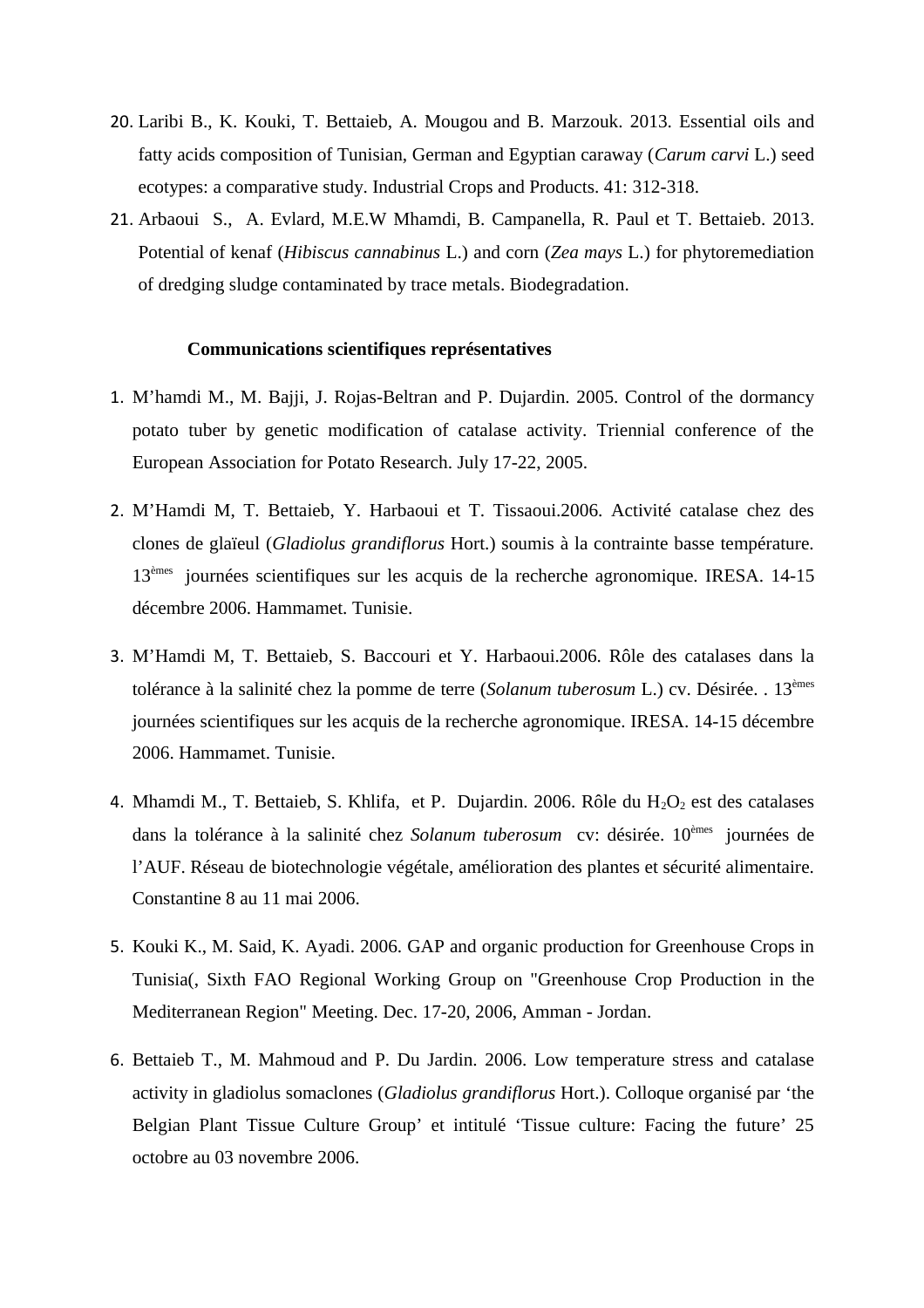- 7. M'Hamdi M., T. Bettaieb and P. du Jardin. 2006. Insight into the role of catalases and hydrogen peroxide in salt stress tolerance in potato (*Solanum tuberosum* L.). Colloque organisé par 'the Belgian Plant Tissue Culture Group' et intitulé 'Tissue culture: Facing the future' 25 octobre au 03 novembre 2006.
- 8. Turki H. et T. Bettaieb. 2006. Le Cyclamen (*Cyclamen persicum* L.) en Tunisie : Une plante spontanée à intérêt ornemental menacée. International Symposium on perfume, aromatic and medicinal plants: from production to valorisation. SIPAM 2-4 Novembre 2006. Jerba. Tunisie.
- 9. Laribi Ben Salah B., K. Kouki Kahlfallah, A. Sahli, T. Bettaïeb and Mougou A. 2008. Effects of three water regimes on chlorophyll fluorescence of three Tunisian ecotypes of caraway *(Carum carvi L.) ".* 19ème journées biologiques de l'Association Tunisienne des Sciences Biologiques- 3ème congrès International de Biotechnologie de l'Association Maghrébine de Biotechnologie. Hammamet, Tunisia. 24-27 mars, 2008.
- 10. Laribi Ben Salah B., K. Kouki Kahlfallah, A. Mougou. 2008. Caractérisation agronomique de cinq écotypes de carvi (*Carum carvi* L.) cultivés sous serre". 15èmes Journées Scientifiques sur les Acquis de la Recherche Agronomique. Nabeul. Tunisie. 18 et 19 décembre 2008.
- 11. Laribi Ben Salah B., K. Kouki Khalfallah and A. Mougou. 2008. Karyotype analysis of Tunisian ecotypes of coriander *(Coriandrum sativum* L.*)* International Symposium of Biotechnology. Sfax, Tunisia. May  $4<sup>th</sup> - 8<sup>th</sup>$ , 2008.
- 12. Laribi Ben Salah B, K. Kouki Kahlfallah, A. Sahli, T. Bettaïeb and A. Mougou. 2008. Effects of three water regimes on chlorophyll fluorescence of three Tunisian ecotypes of caraway *(Carum carvi L.) ".* (19ème journées biologiques de l'Association Tunisienne des Sciences Biologiques- 3ème congrès International de Biotechnologie de l'Association Maghrébine de Biotechnologie. Hammamet, Tunisia. 24-27 mars, 2008.
- 13. Arbaoui S., B. Campanella, P. Roger et T. Bettaieb, 2012. Evaluation du seuil de tolérance au cadmium et au zinc d'une plante cultivée *in vitro* et utilisée en phytoremédiation : le kenaf (*Hibiscus cannabinus* L.). 3èmes journées scientifiques de l'association tunisienne de Toxicologie, Tabarka 03-05 Février 2012.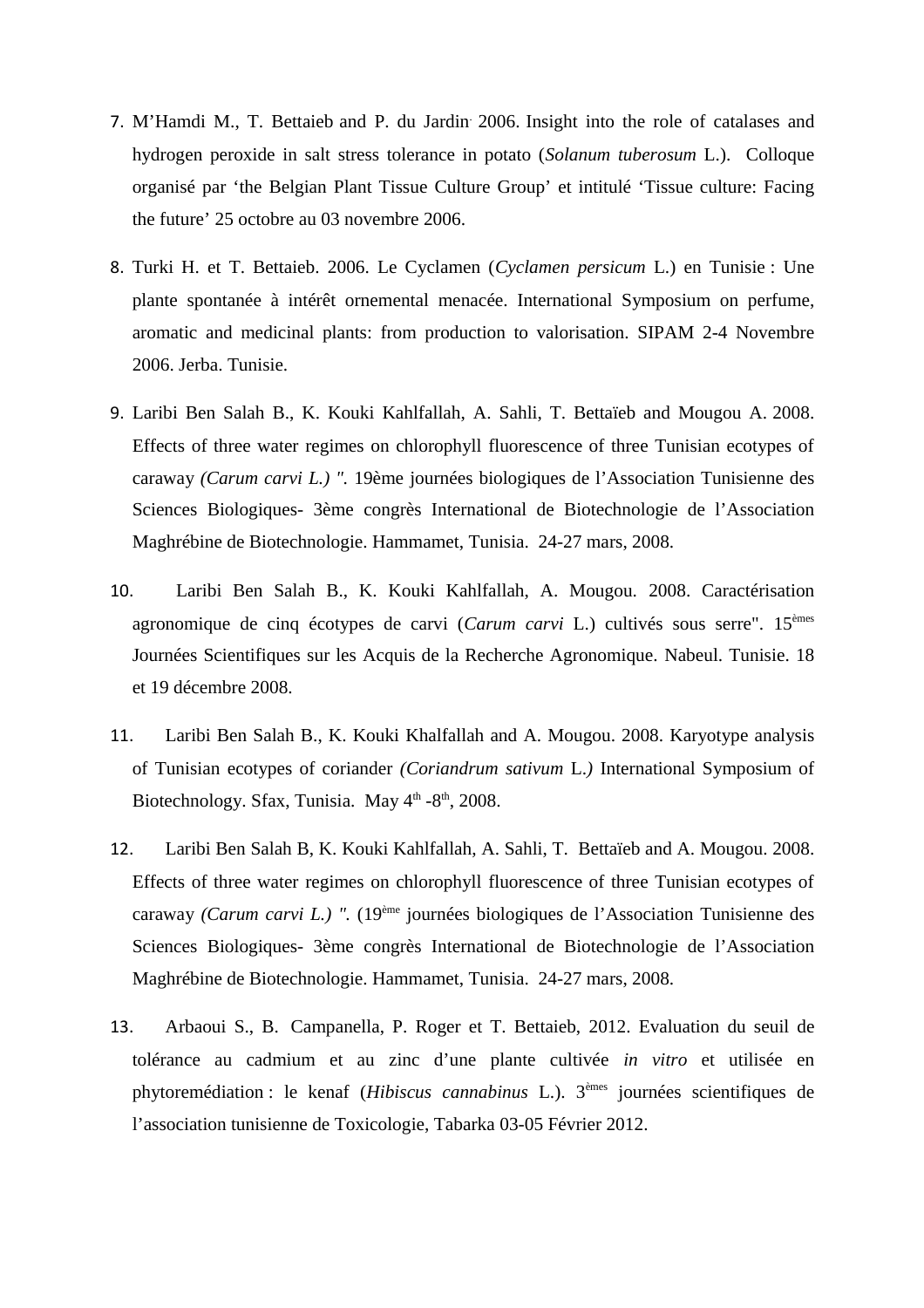- 14. Dhane Fitouri S., F. Ben Jeddi, K. Zribi, et R. Mhamdi. 2012. Genetic diversity and symbiotic efficiency of rhizobial isolates obtained from nodules of *Hedysarum coronarium* L. in northern Tunisia. The  $3<sup>rd</sup>$  international workshop on industrial biotechnology. 23-24 avril 2012. Sfax, Tunisia. 205.
- 15. Arbaoui S., B. Campanella, R. Paul et T. Bettaieb. 2012. *In vitro* multiplication of an industrial fiber plant: kenaf (*Hibiscus cannabinus* L.). The 3rd International Workshop on Industrial Biotechnology, Sfax 23-24 Avril 2012.
- 16. Arbaoui S., K. Ben Hamed, B. Campanella, R. Paul et T. Bettaieb. 2012. Effect of phosphorous amendments on zinc and cadmium uptake by *Hibiscus cannabinus* L. from polluted soil. Journées Internationales de Biotechnologie 2012, Mahdia 19-22 Décembre 2012.
- 17. Ben Bahri N. Y. Zaouchi et T. Bettaieb. 2012. Cadmium accumulation and morphological effects in *Paulownia tomentosa* (Thunb.) Steud. *in vitro* grown". Journées Internationales de Biotechnologie 2012, Mahdia 19-22 Décembre 2012.
- 18. Laribi B., K. Kouki, T. Bettaieb, A. Mougou and B. Marzouk. 2012. Comparative GC analysis of seed essential oils from Tunisian and German Caraway (*Carum carvi* L.) ecotypes. The 3<sup>rd</sup> International Symposium on Medicinal Plants, their Cultivation and Aspects of Uses. November 21-23<sup>rd</sup>, 2012. Petra, Jordan
- 19. Zaouchi Y., Ben Bahri N. et T. Bettaieb. 2012. Effet de la mycorhization sur la croissance et la nutrition potassique de *Jacaranda mimosifolia* D. Don". Journées Internationales de Biotechnologie 2012, Mahdia 19-22 Décembre 2012.
- 20. Soufi S., K. Ben Hamed et T. Bettaieb. 2012. Effets d'un apport exogène de peroxyde d'hydrogène sur la tolérance aux basses températures de deux Poacées à gazon. Journées Internationales de Biotechnologie 2012, Mahdia 19-22 Décembre 2012.

### **Doctorats en sciences agronomiques**

- 1. Taleb-khyar OULD DJEH. 2007. Effets de l'enrichissement carboné sur une culture de tomate irriguée par les eaux géothermales et traitée à l'acide gibbérellique.
- 2. Laaribi Bochra. 2010. Evaluation et caractérisation agronomique, biochimique et moléculaire d'écotypes de carvi (*Carum carvi* L.)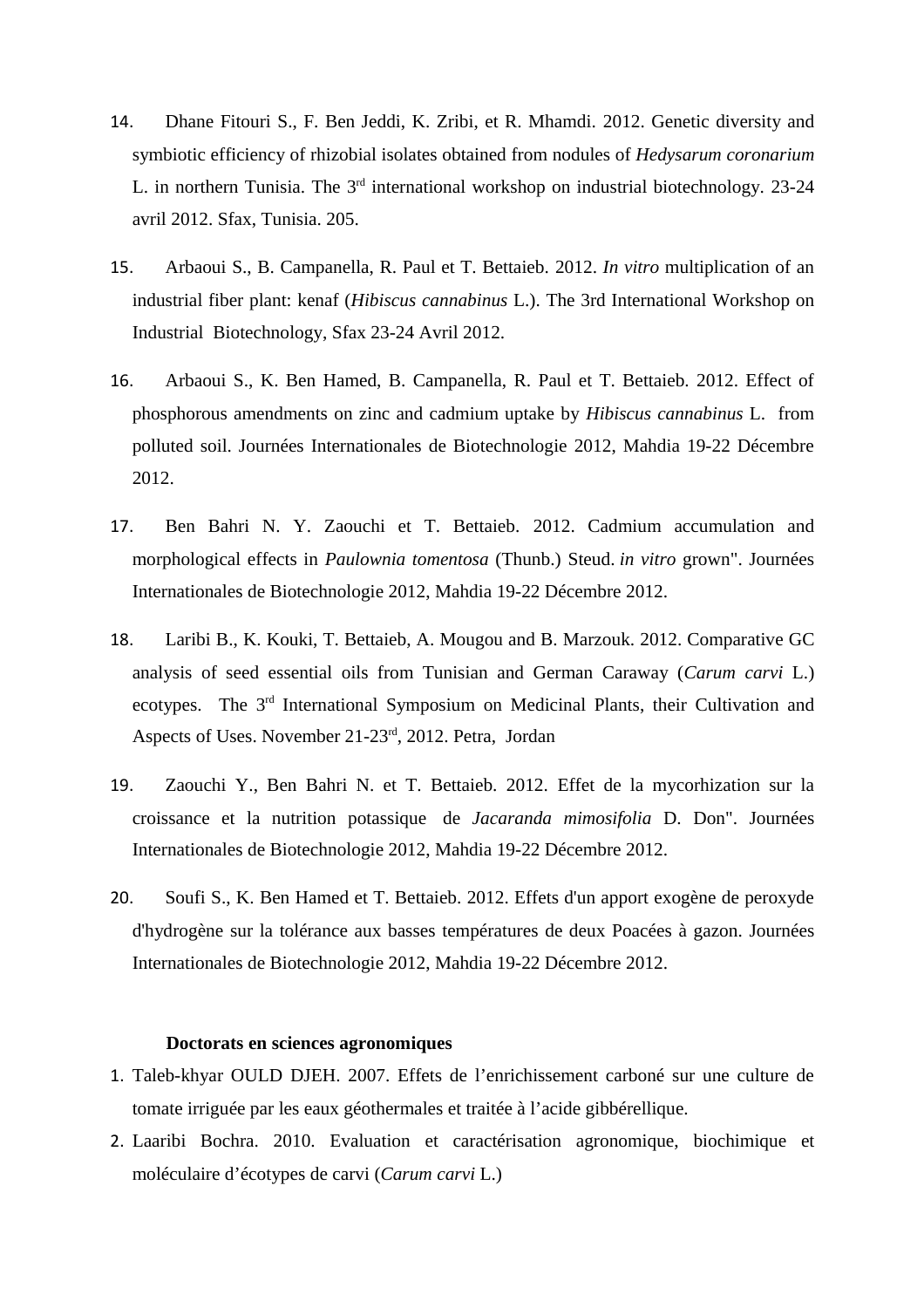- 3. Sana Dhane Fitouri. 2011. Diversités phénotypique et moléculaire des microsymbiotes du sulla (*Hedysarum coronarium* L.) et sélection de souches rhizobiales efficientes.
- 4. Sonia Labidi. 2011. Diversité biologique des champignons mycorhiziens arbusculaires autochtones et apports de l'inoculation mycorhizienne dans la croissance et la nutrition minérale du sulla du nord *(Hedysarum coronarium* L.) en sol calcaire
- 5. Mourad Rezig. 2011. Valorisation des efficiences de l'utilisation de l'eau et de la lumière au niveau des systèmes des cultures intercalaires pomme de terre/sulla et pomme de terre/haricot.
- 6. Slim Slim. 2012. Les systèmes fourragers des zones montagneuses : contraintes et intérêt des fabacées dans la fixation des sols et l'accroissement des ressources herbagères des petites exploitations.

### **Mastères**

1. Ben Radia H. 2005. Adaptation à l'horticulture ornementale d'un glaïeul (*Gladiolus segetum* Kerk-gawl.) spontané en Tunisie.

2. Hamdane S. 2006.Comportement de lignées transgéniques de pomme de terre vis-à-vis du mildiou.

3. Beji H. 2007. Activité catalase et contenu en peroxyde d'hydrogène à différents stades physiologiques du tubercule de pomme de terre (*Solanum tuberosum* L.).

4. Bouhaouach H., 2007. Compostage des déchets oasiens et leur valorisation par les cultures de carotte et de laitue.

5. Mattoussi Othamani D. 2007. Micropropagation d'un glaïeul spontané autochtone à intérêt ornemental *(Gladiolus segetum Ker – Gawl.*)

6. Bahri K. 2007. Contribution à la mise au point des techniques de multiplication d'une orchidée ornementale: *Phalaenopsis amabilis*.

7. Akkari B. 2008. Micropopagation et caractérisation de phénotypes de dormance chez des lignées transgéniques de pomme de terre (*Solanum tuberosum* L.)

8. Akrmi A. 2008. Efficacité technique et économique dans l'utilisation de l'eau : Cas des cultures de tomate et de piment dans le périmètre irrigué « Sidi Ahmedalah »

9. Kahlaoui I. 2008. Relation entre l'activité catalase, le contenu en peroxyde d'hydrogène et le contrôle de la dormance des tubercules de pomme de terre (*Solanum tuberosum* L.)

10 Essid M F., 2008. Etude du comportement de six variétés de pomme de terre vis-à-vis de la salinité de l'eau d'irrigation en culture d'arrière saison.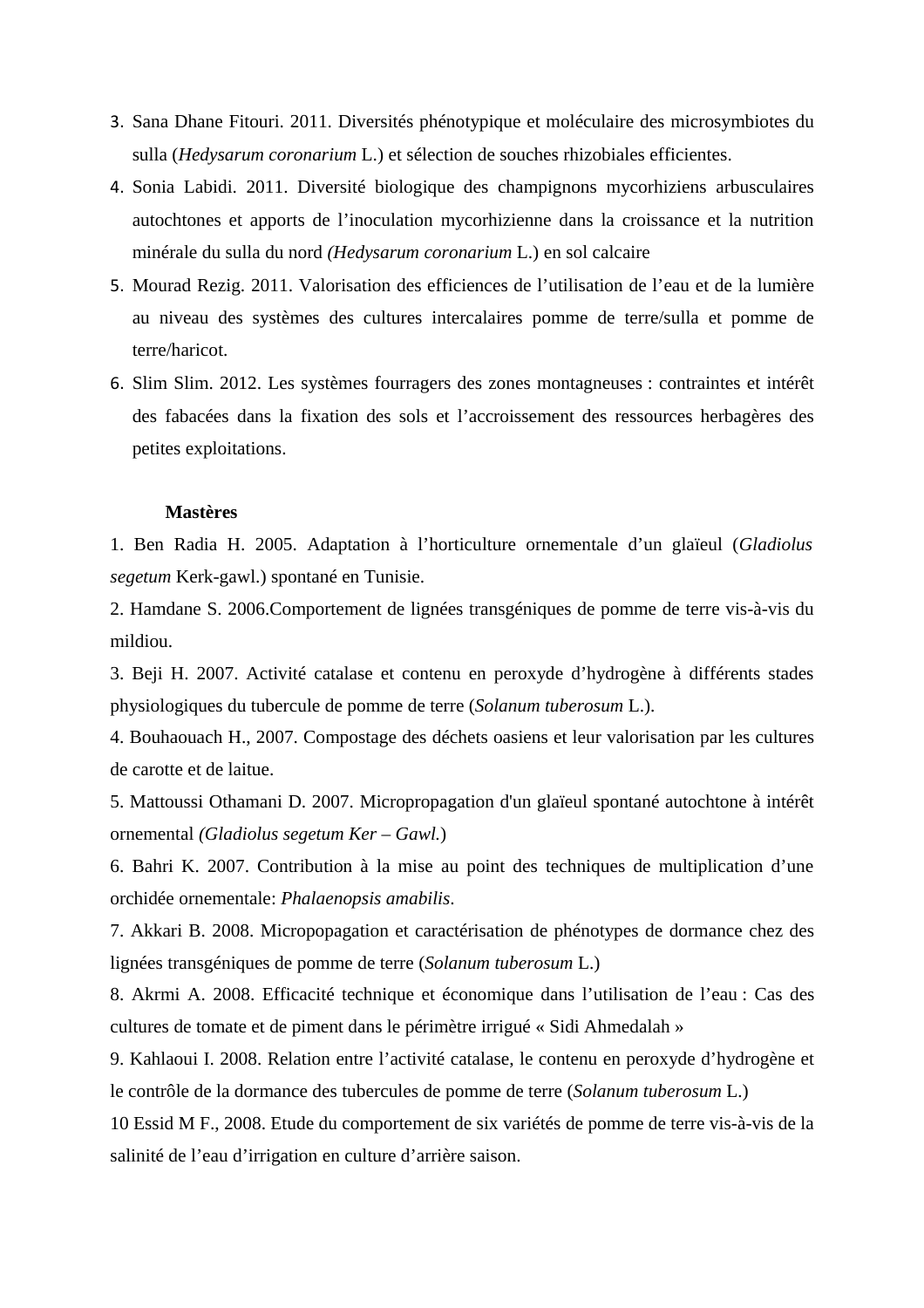11. Boujlida M. 2008. Evaluation agro-fourragère de nouvelles variétés de maïs ensilage (*Zea mays* L.) en Tunisie.

12. Assas H. 2009. Contribution à l'étude biochimique de la biologie post récolte des tubercules de pomme de terre (*Solanum tuberosum* L.).

13. Arbi A., 2009.Alternatives à l'utilisation de l'ammonitrate dans la fertilisation azotée de la tomatde saison tardive.

14. Mouelhi B. 2009. Enrobage des graines de fenugrec (*Trigonella foenum graecum* L.) et impact sur sa production en condition de sécheresse.

15. Damergi Z. 2009. Caractérisation agro-morphologique d'une population autochtone de tournesol (*Helianthus annuus* L.) et sélection préliminaire.

16. Hichri S. 2009. Effets des dates de semis sur la productivité de cinq lignées autochtones de tournesol (*Helianthus annuus* L.).

17. Kouki W. 2009. Production et levée de dormance de vitrobulbes de galïeul (*Gladiolus grandiflorus* Hort.)

18. Rebai M. 2010. Amélioration de la fertilisation de l'artichaut conduit selon le mode biologique.

19. Arbaoui S. 2010. Comportement hivernal de quatre graminées à gazon d'origine tropicale.

20. Mougou At. 2010. Itinéraire de production de plants de *Strelitzia reginae* Ait. par semis.

21. Yangui M. 2010. Comportement d'une collection de blé dur autochtone *Triticum durum* Desf. En double exploitation fourrage/grains.

22. Baccouri S. 2010. Etude de l'efficience mycorhizienne sur la croissance et le développement du sulla dans le semi aride pluvial.

23. Trabelsi K. 2010. Réponse des orges nues autochtones (*Hordeum vulgare* L.) à divers modes d'exploitation.

24. Ben Mosbah M. 2010. Evaluation agronomique d'une nouvelle introduction de luzerne californienne (*Medicago sativa* L.) en régime pluvial.

25. Gharbi A. 2010. Effets du stress hydrique sur la production et la qualité des graines d'une sélection de tournesol (*Helianthus annuus* L.).

26. Rjaibia W. 2010. Evaluation de l'orge kerkena pluviale dans diverses conditions de mycorhization.

27. Mahmoudi Y. 2010. Caractérisation thermique et hydrique de la luzerne en conditions pluviales.